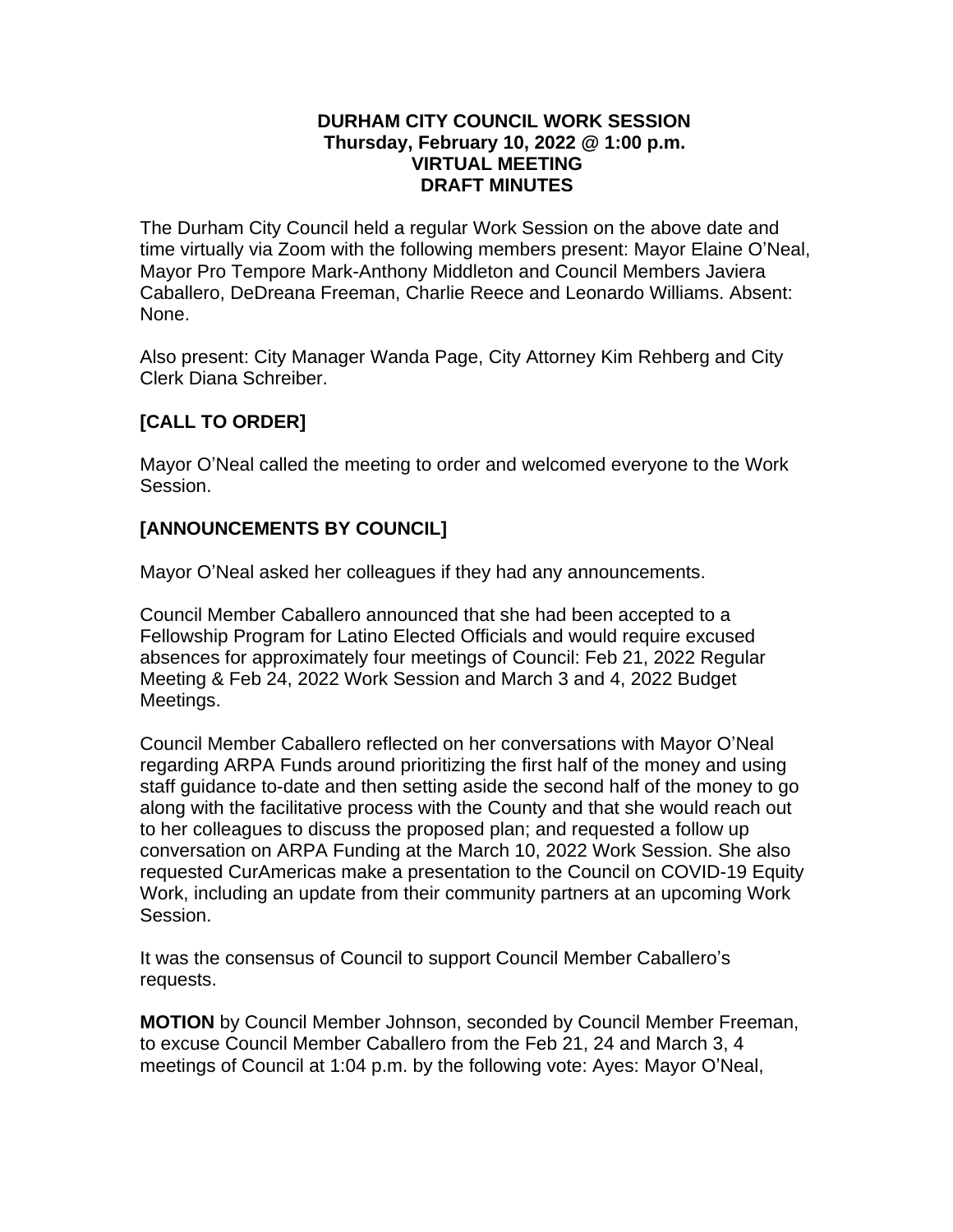Mayor Pro Tempore Middleton and Council Members Caballero, Freeman, Johnson and Reece. Noes: None. Absent: Council Member Williams.

Mayor O'Neal spoke to her conversations with Council Member Caballero and appreciated her support as Mayor O'Neal acclimates to her position as Mayor and in moving the ARPA funds along.

Council Member Johnson requested a Resolution in honor of Women's History Month to go on the Feb 24 WS and March 7 CM agendas. It was the consensus of Council to support Council Member Johnson's request.

Council Member Freeman acknowledged Black History Month and asked for a proclamation for the February 21, 2022 agenda; and acknowledged that she would like to bring forward a resolution related to Works of Art being stolen from African Countries with no date specified.

# **[PRIORITY ITEMS OF THE CITY MANAGER, ATTORNEY AND CLERK]**

City Manager Page requested the following priority items:

22) Durham Youth Works; presentation item.

28) Citizen's Matter: Robert Desmarais, Attachment 3 updated withrevised presentation

29) Citizen's Matter: Thelma White; Attachment 3 added.

**MOTION** by Council Member Freeman, seconded by Council Member Caballero, to accept the City Manager's Priority Items was approved at 1:23 p.m. by the following vote: Ayes: Mayor O'Neal, Mayor Pro Tempore Middleton and Council Members Caballero, Freeman, Johnson and Reece. Noes: None. Absent: Council Member Williams.

City Attorney Rehberg requested that the City Council hold a closed session pursuant to N.C. General Statute 143-318.11(a)(3) for attorney-client consultation concerning the handling or settlement in the following cases:

• COD v. J. E. Booth Farms, LLC, et al., 21 CVS 1339 (Durham County Superior Court)

• Oak Charter Academy, Inc., et al. v. City of Durham, 21 CVS 2129 (Durham County Superior Court)

• Darryl Howard v. City of Durham et al., 1:17-cv-477 (M.D.N.C.)

**MOTION** by Council Member Freeman, seconded by Council Member Caballero, to go into Closed Session at the end of the meeting was approved at 1:13 p.m. by the following vote: Ayes: Mayor O'Neal, Mayor Pro Tempore Middleton and Council Members Caballero, Freeman, Johnson and Reece. Noes: None. Absent: Council Member Williams.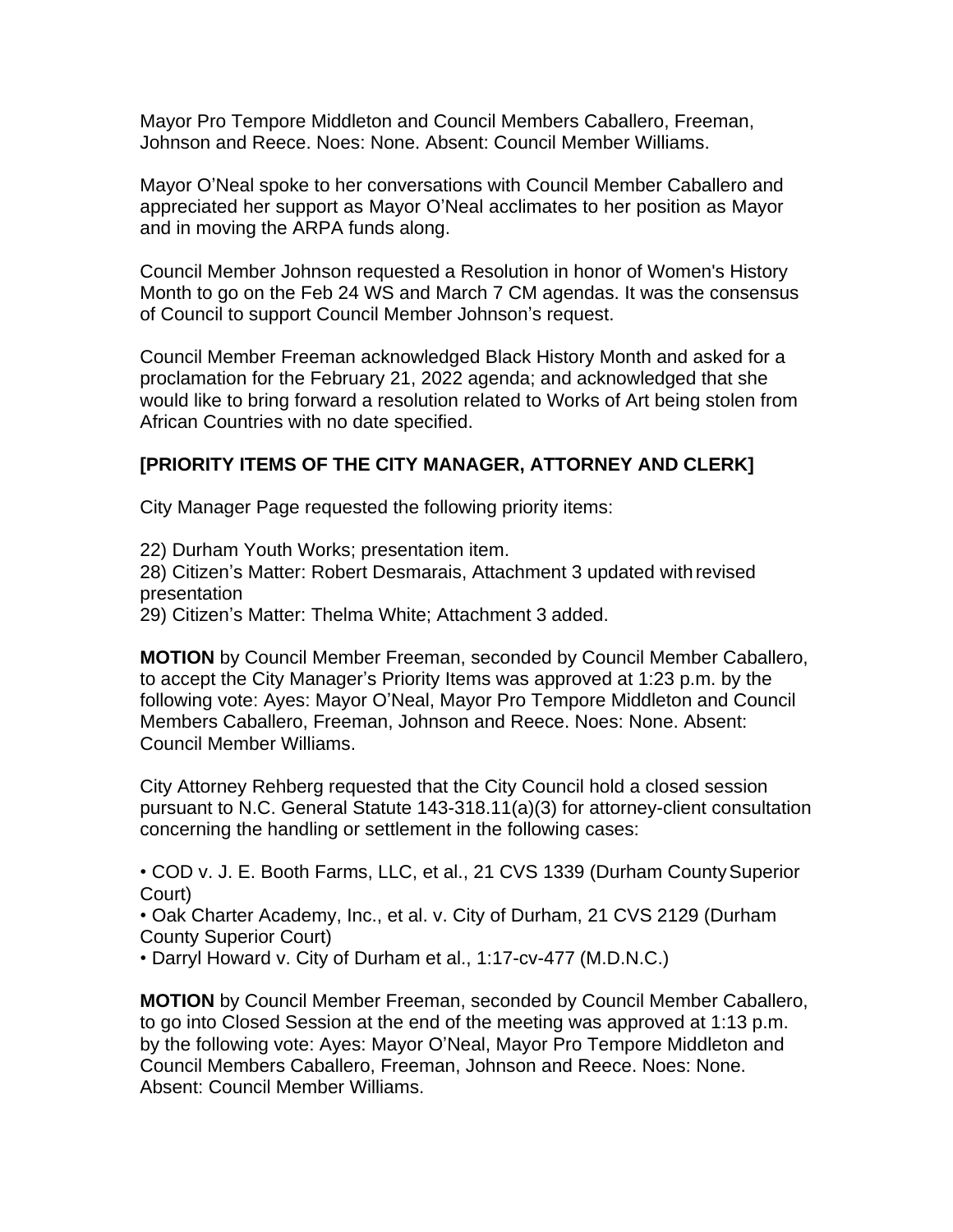City Clerk Schreiber had no priority items.

Council Member Williams arrived in the virtual meeting at 1:15 p.m.

### **[CONSENT AGENDA]**

Mayor O'Neal read the agenda items printed on the agenda and asked if Council wanted to pull any items for additional discussion.

The following items were pulled for additional discussion: Agenda Items 24 and 25 were pulled for additional discussion. Item 22 was a presentation item.

Council Member Freeman asked about federal House and Senate members being left off the Agenda Item 11) Resolution Calling Upon the Federal Government to Urgently Address the Student Loan Crisis and Enact a Plan to Cancel Student Loan Debt and Begin the Transition to Education as a Public Good.

Council Member Johnson confirmed that the federal law makers would be added to Agenda Item 11) Resolution Calling Upon the Federal Government to Urgently Address the Student Loan Crisis and Enact a Plan to Cancel Student Loan Debt and Begin the Transition to Education as a Public Good.

## **[CITIZEN'S MATTERS]**

#### **SUBJECT: BRENDA DESMARAIS (ITEM 27/ PR 15235)**

To receive comment from Brenda Desmarais regarding the impact of Townes at Courtney Creek on Emorywood Estates.

A PowerPoint presentation was made regarding the matter. The speaker noted that city staff had been very responsive; displayed photos of logging, road conditions and debris along Brandon Extension and Emorywood roads; noted Kirby Road needed curb and gutter; indicated the road name "Helms" was offensive.

#### **SUBJECT: ROBERT DESMARAIS (ITEM 28/ PR 15236)**

To receive comment from Robert Desmarais regarding the impact of Townes at Courtney Creek on Emorywood Estates.

Mr. Desmarais encouraged the city to rename Helms Street; do not allow developer to open any additional streets into Emorywood Estates and to keep Kirby Road and surrounding streets and properties clear of construction and road debris. He also asked when the roads would be resurfaced.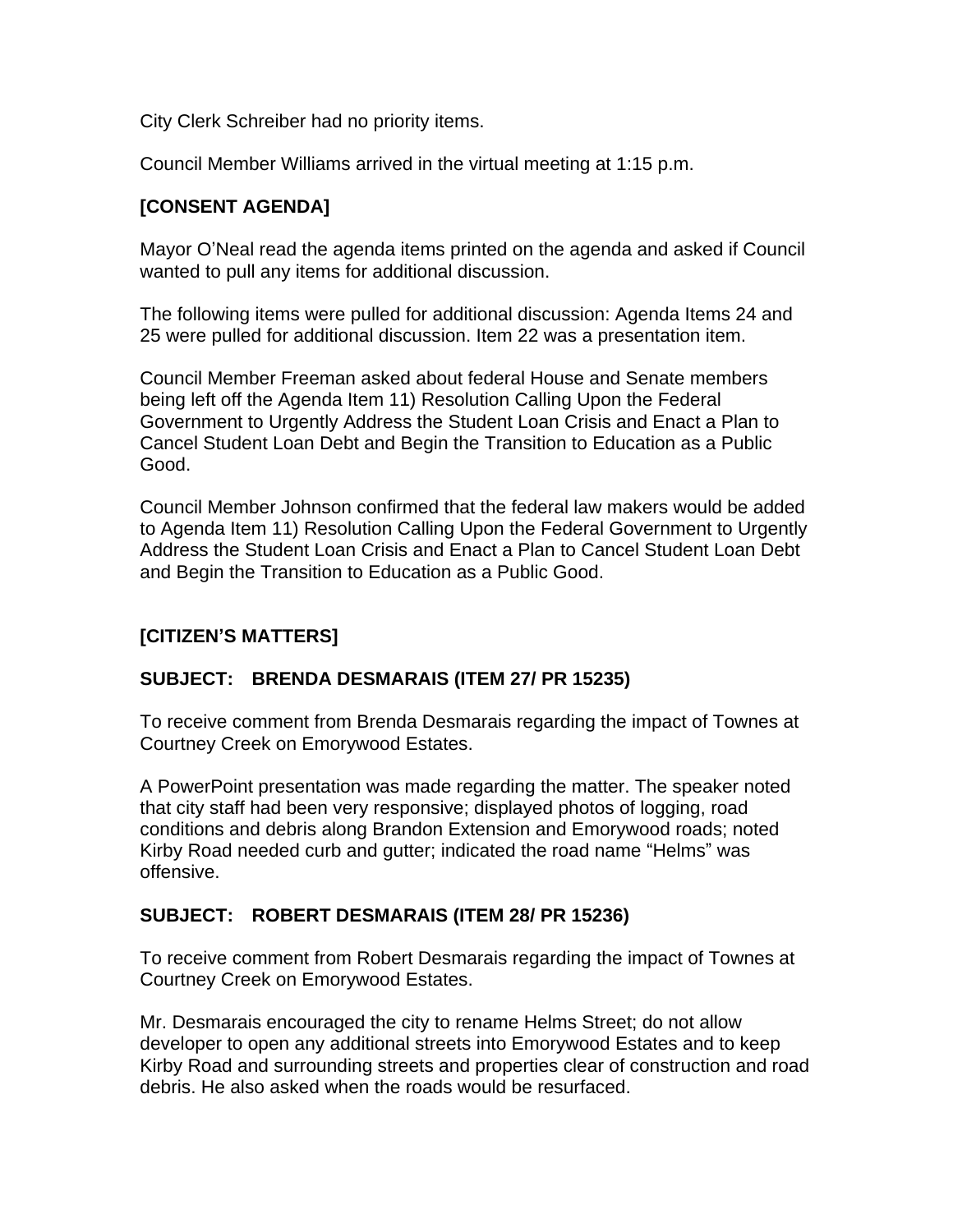## **SUBJECT: THELMA WHITE (ITEM 29/ PR 15237)**

To receive comment from Thelma White regarding Emorywood Estates.

Ms. White indicated that she had sent communications to Council; and asked questions about Courtney Creek development. She also spoke to local crime involving a murder and vandalism of mailboxes; and encouraged sidewalks be installed into Courtney Creek neighborhood.

# **SUBJECT: CHRISTINE SMITH (NO AGENDA ITEM NUMBER)**

Ms. Smith, representing the *Green New Deal for Durham Coalition*, a diverse tapestry advocating against climate change; urged building resilience against climate change risks and support for the Green and Equitable Infrastructure Bond and to consider these issues during policy making.

## **[ITEMS PULLED FROM THE AGENDA]**

### **SUBJECT: CONTRACT SW-76, SIDEWALK REPAIRS 2020 AMENDMENT NO. 1 (ITEM 24/ PR 15198)**

Mayor Pro Tem Middleton requested additional information on the item regarding public right of way accessibility guidelines and were there statutory requirements to do them. He asked if the various road improvement locations were reflectivein the CIP (Capital Improvement Plan).

Tasha Johnson, Assistant Director of Public Works, responded affirmatively that this was a federal highway administration guideline that had been adopted by the city for years. Due to the road improvement projects being lengthy, generally, staff looked at customer service complaints, assessed needs, point repairs by street maintenance crews and could provide a list.

Mayor Pro Tem Middleton inquired about the locations being impacted by viewing the projects with an equity lens and would follow up after the meeting. He also inquired about the market conditions related to FTEs and recruitment of engineers.

Marvin Williams, Director of the Department of Public Works, admitted that recruitment was a struggle along with retention. Additional staff was not being sought but may in the future. He also clarified that locations were determined through an equity lens; and spoke to heat maps evaluating clustering of sidewalk projects.

### **SUBJECT: CONTRACT SW-87C, REQUEST FOR QUALIFICATIONS FOR INSPECTIONS AND OMBUDSMAN SERVICES FOR SIDEWALK PROJECTS (ITEM 25/ PR 15201)**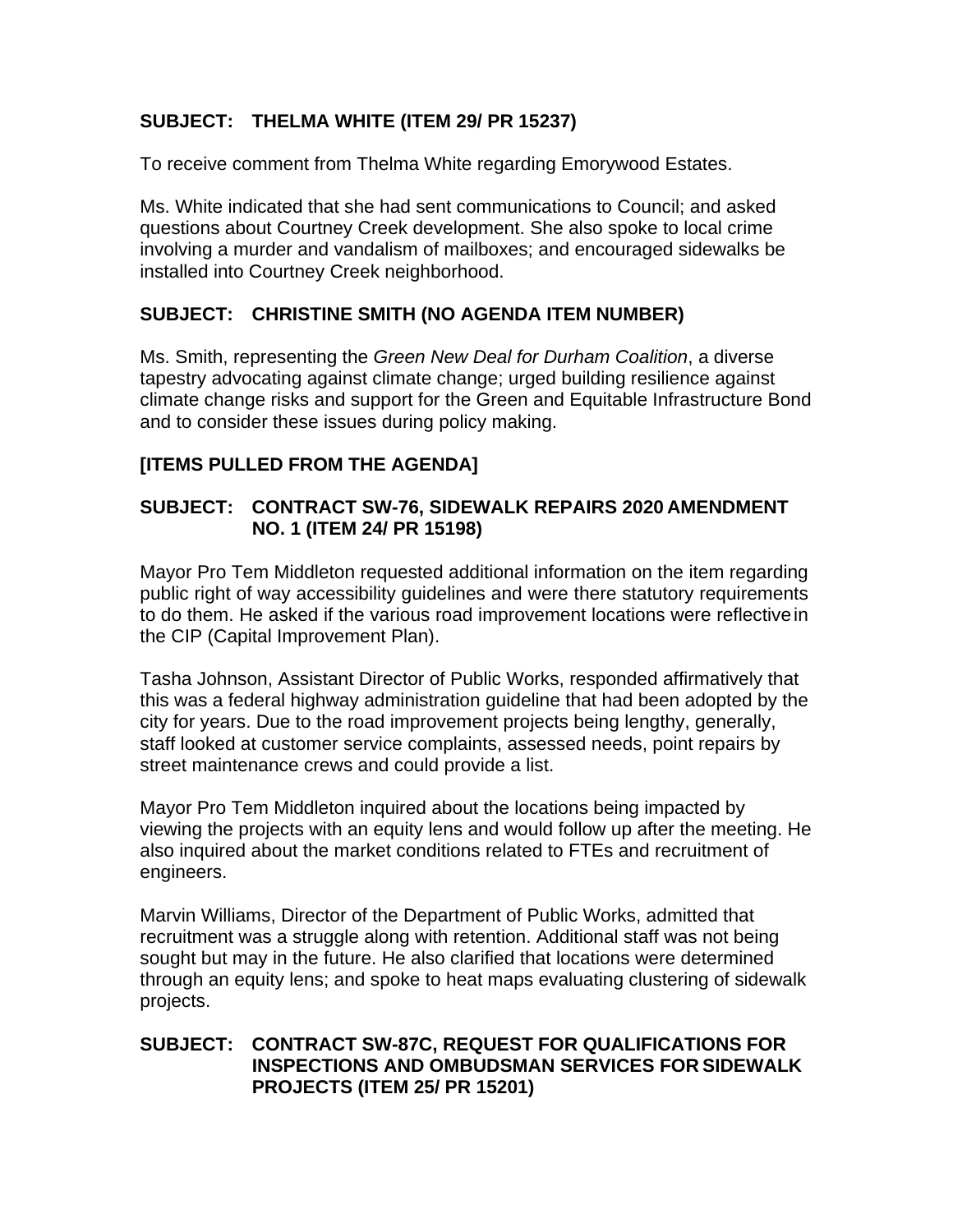Mayor Pro Tem Middleton stated the item was reflective of the previous item; was pleased that Braggtown was getting sidewalks, residents had successfully petitioned their government and asked if the project was complaint driven, or the result of equity efforts or result of Braggtown residents' advocacy.

Director Williams had met with members of the Braggtown community last year, was informed about locations needing repairs staff identified road repair locations and that contracts were coming to Council for those repairs.

Mayor Pro Tem Middleton congratulated the advocates of Braggtown and noted that their efforts represented a way for other Black legacy neighborhoods, who had experienced historical disinvestment, to obtain the needed repairs. He also inquired about Bree and Associates and the actual location of their corporate headquarters.

Eric Miller, Public Works, acknowledged that Bree and Associates was headquartered in Raleigh but had offices in other locations. Depending on the service, it dictated the location in the staff report.

Council Member Reece complimented and expressed gratitude to Assistant Director Tasha Johnson for her expertise and guidance over the years during his tenure.

## **[PRESENTATION]**

## **SUBJECT: DURHAM YOUTHWORKS 2021 PROGRAM EVALUATION REPORT (ITEM 22/ PR 15228)**

Adria Graham Scott, Manager in the Office of Economic & Workforce Development, highlighted the Durham Youthworks Program; referenced a summary by RTI assessing the program's effectiveness and shared a PowerPoint presentation titled *Durham Youthworks, 2021 Overview*.

The presentation included the following: Testimonial from student participant in a shark tank process Affordable Community Garden & cooking classes Remarks by Consultant to Youthworks Converted in person process to virtual Employers' perspective: Opportunity to establish a talent pipeline Remarks from Sergeant Butler, Youth Athletic League Unit Law Enforcement outreach/transferable skills Community Engagement with Youth in positive way & up close

Ms. Graham Scott spoke to the partnership with Durham Police Department (first time) and wanted in-person opportunity and hoped to continue the work moving forward. In terms of content, she underscored the curriculum was age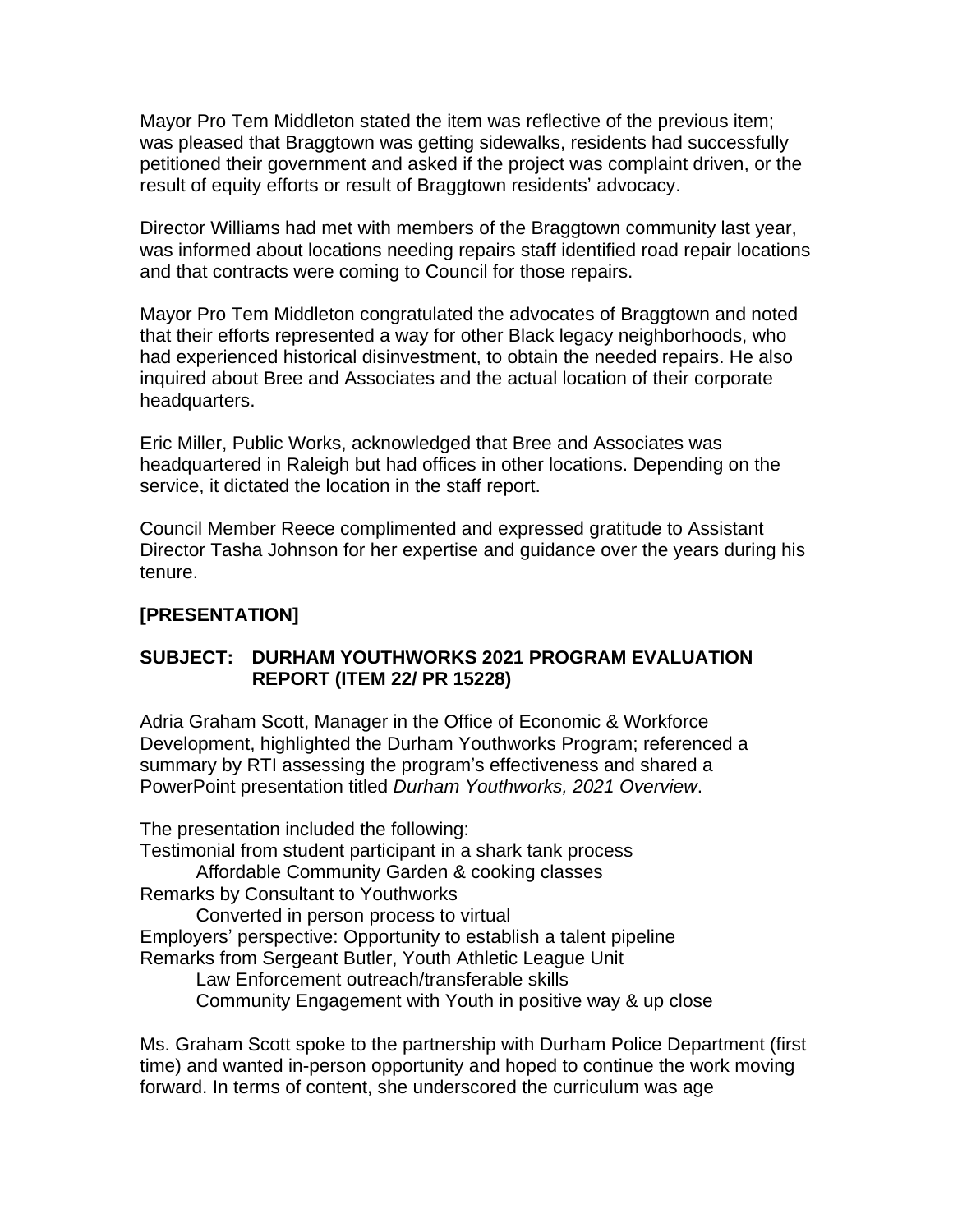appropriate with same and mixed-aged groups. Youth feedback would be incorporated into the next cycle. Related to program structure, there were wellness checks, flexibility with employer engagement, program hour compatibility and virtual delivery flexibility. Program support encompassed 4 program interns consisting of 2 Durham Tech students and two NCCU students. There was special mention of wellness checks that were essential for creating a safe place for youth. Pain points were detailed: on-boarding issues, stipend payments, various virtual platforms and extended employer engagement. Tasks and anticipated completion timeline was shared.

Council Member Williams expressed appreciation for the program, spoke to the education to employment pipeline and urged expansion of the program.

Andre Pettigrew, Director of the Office of Economic and Workforce Development, commended Adria and her team for the work accomplished.

Council Member Freeman expressed gratitude for the partner push in the community, as a parent and Council Member, for engagement of youth into the program. She urged scaling up the program by increasing the number of supporting interns and wanted many more high school students to be able to participate.

Council Member Johnson appreciated staff for expanding the Youthworks Program and its viability during the pandemic's constraints and supported future engagement between students and employers.

Council Member Caballero agreed with her colleagues and looked forward to expanding the summer youth program.

Ms. Graham Scott appreciated every member of her team.

Mayor O'Neal spoke to her background as a youth working with the city of Durham and expressed gratitude for the efforts of staff in employing Durham's youth in the Youthworks program.

City Clerk Schreiber announced Council's board, committee, commission nominations:

Citizen's Advisory Committee – Appointment: Amy Jones; Durham Convention Center & Visitors Bureau for the category representing Lodging – Limited Services: Prerna Desai;

Durham Cultural Advisory Board – Appointment: Angelique Stallings; Human Relations Commission – Appointment for category of Other Person: readvertise;

Human Relations Commission – Appointment for category Hispanic/Latino Person: Javier Alvarez-Jaimes;